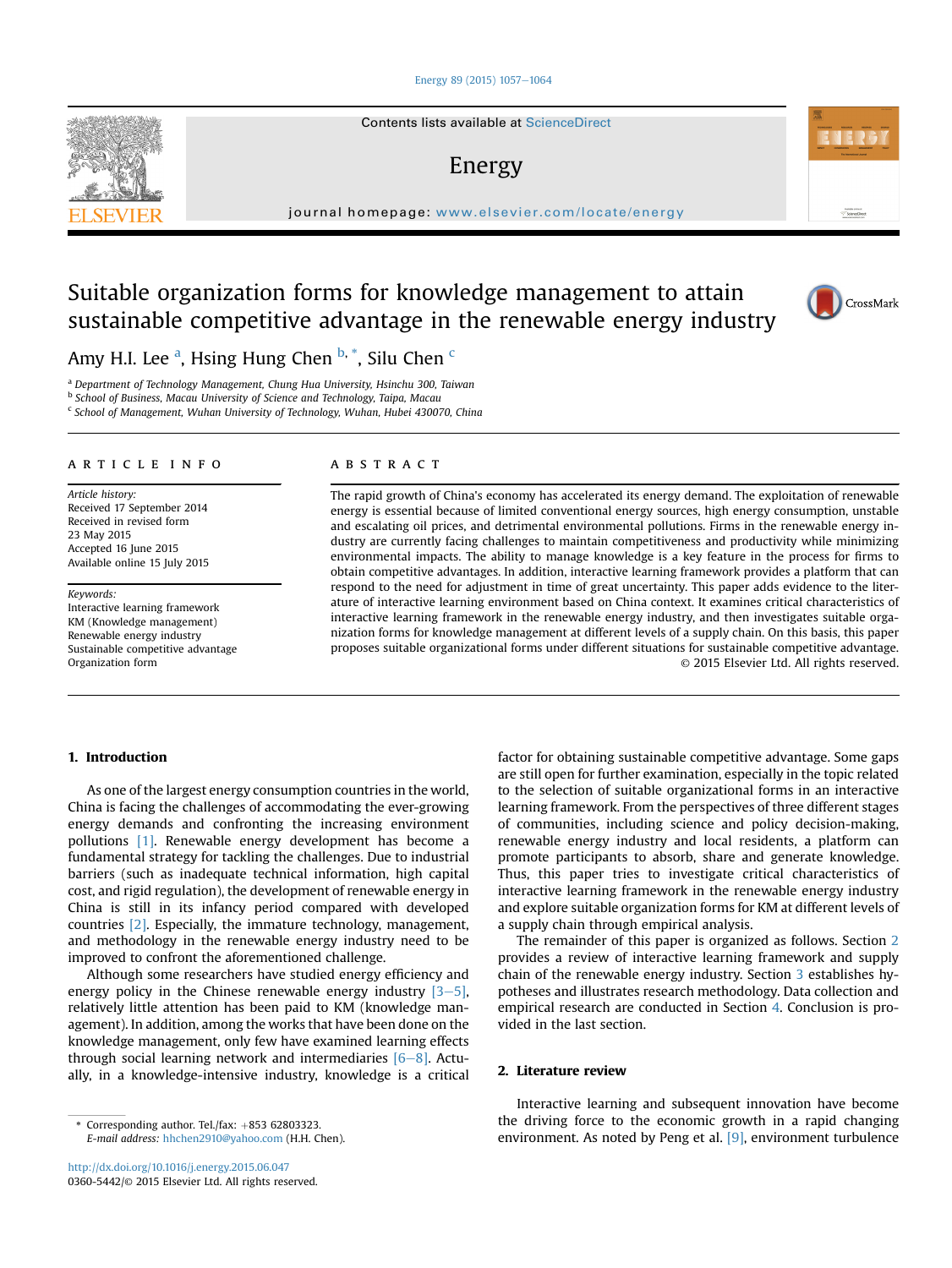has a positive direct influence on interactive learning and interactive learning has a positive indirect influence on organization performance. Zhang and Zhang [10] developed a four-factor relation mode including firm knowledge, knowledge-source firm, knowledge-recipient firm, and learning environment. The authors detected that the four primary factors have a synthesized effect on the knowledge transfer process and consequently the learning process in firms' network. Thus, the network provides a platform for inter-organizational learning process. According to Yeunga et al. [11], knowledge-based manufacturers can acquire and exploit knowledge to achieve superior organization performance through creating an interactive learning framework. Recently, Chen and Wang [12] conducted a more sophisticated approach to the lag of interactive learning, finding that exploratory and exploitative learning are positively associated with organization performance while the environmental dynamism negatively moderates the relationship between exploratory/exploitative learning and organization performance.

The improved productivity in China is due to the increasing investment in the downstream supply chain of the renewable energy industry. Even so, knowledge-based manufacturers in China are still on the road to develop competitiveness in the global market by ensuring advanced technologies and resources supply, guaranteeing updated engineering equipment supply, and increasing production efficiency. In order to further study this issue, the supply chain of the renewable energy industry could be divided into downstream, midstream and upstream. Their gaps and possible solutions are described as follows.

#### 2.1. Downstream: improving production efficiency

There is a huge demand in the renewable energy industry. To improve manufacturing cost, time and quality, more sophisticated methodologies with advanced automated technologies are necessary. This is the current weakness in the downstream supply chain of the renewable energy industry. Nevertheless, the gap between China and developed countries is becoming narrower through consecutive internal and mutual learnings. Internal and mutual experiences on advanced equipment, manufacturing technologies, and related knowledge flows, are guided by a mutually learning environment for specific engineering functions. The most suitable form for interactive learning framework shall be the one that has strong knowledge transfer for the specific expertise within the engineering functions.

#### 2.2. Midstream: ensuring local supply of engineering equipment

In the renewable energy industry, advanced equipment and facilities are foundations for mass production. If technologies for solar, wind, biomass, and wave energy are upgraded through a suitable interactive learning platform, mass production can be accomplished in the industry, and in turn, firms can also have extensive R&D infrastructures to improve advanced technology development. Although most firms have good experiences, their technologies are still far behind those in the developed countries. The cooperation with leaders in the renewable energy industry of the midstream supply chain can help ensure local supply of engineering equipment. Furthermore, internal knowledge flows, including human resources and core technologies, can be transferred into external teams, and at the same time, external knowledge can be transferred into the internal teams. Consequently, the most suitable form of interactive learning framework is the one that supports knowledge transfer within internal and external teams, as well as promotes specific knowledge transfer among teams.

#### 2.3. Upstream: securing the supply of advanced technologies

One of the critical factors in maintaining high growth rate is the availability of feedstock  $[13]$ . Manufacturers in China are struggling to develop advanced and innovative technologies in the renewable energy industry because science and technology in this level of supply chain are not as sophisticated as those in the developed countries. The cooperation with leading partners in the renewable energy industry is the core principle for most manufacturers since advanced R&D procedures contain a lot of innovative elements which are hard to imitate. Thus, the information flow is small within the internal team, but it can be very high and relatively mutual within the external team. It is apparent that strengthening the interactive learning framework between the internal teams and the external teams becomes significant as knowledge flow from external teams should be learned by internal teams extensively. Finally, the most suitable form of interactive learning framework is the one that can accelerate both the strongest alignment with the strategies of development directions and the rapid spread of common knowledge among teams.

Overall, with the development of science and technology, firms should catch up with the pace of new developing knowledge in attempt to maintain competitive advantages in the markets [14,15]. In fact, knowledge search and knowledge distribution concentrate on the existing knowledge while knowledge creation is the key to technological innovation [16]. Ultimately, suitable organizational forms for KM need to be built to search and distribute existing knowledge, and thereby to stimulate knowledge creation for different processes in a supply chain.

#### 3. Hypotheses and methodology

#### 3.1. Proposed hypotheses

Based on prior research, five organization forms for KM are available, including: (1) sequential KM function: There are four sequential stages including acquiring, sharing, creating, and spreading knowledge stages. (2) central KM function: a CKO (chief knowledge officer) in a team of specialists leads all KM-related activities for projects; (3) project-decentralized KM task force: allocating KM-related activities to the project level and placing a project manager, called "project analyst," in each task; (4) functionally located KM cells: there is no formal organizational unit for KM process, and functional heads of specialized departments take the responsibility of developing knowledge; (5) matrix KM function: automatically and simultaneously importing, absorbing, and exporting advanced knowledge in all procedures without specific KM task force  $[17-23]$ . In addition, research has demonstrated that information sources with relative credibility and legitimacy act as the most important roles in linking social network and information perception, risk perception and adaptation [24]. Moreover, salience, credibility, and legitimacy of available information are dominance factors when people make decisions  $[25]$ . Scientific community, decision-makers and local practitioners constitute an effective management level which promotes knowledge production and transformation into real practices. Therefore, information and knowledge flows include local information from personal contacts within local resident community, credible information from practical experiences within the renewable energy industry community, and legitimate information from scientific evidences within science and policy decision-making community. As a result, the spillover of knowledge, including absorption, distribution and creation, can be transferred from the policy decision-making community to the renewable energy industry community, and from the renewable energy industry community to the local